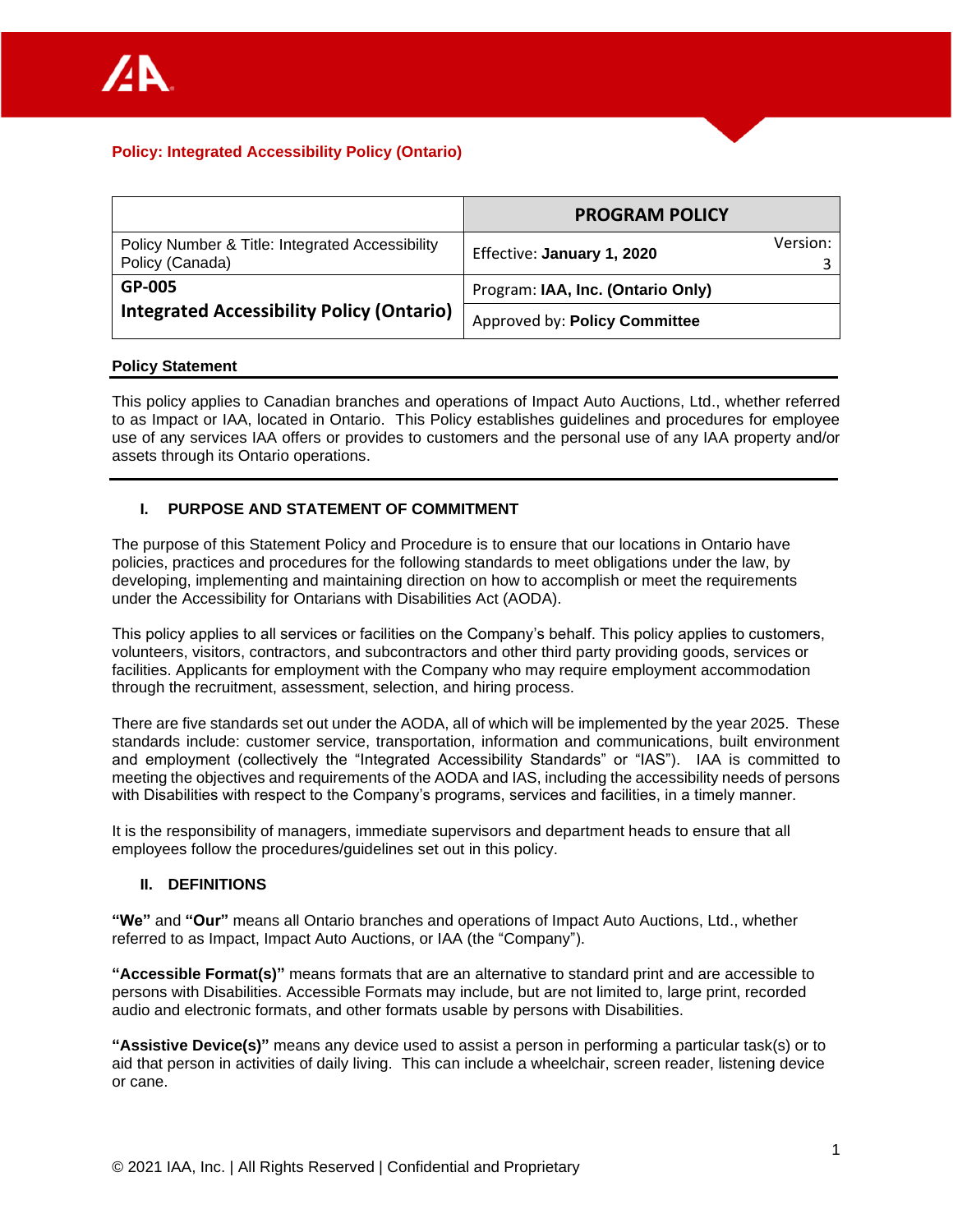

**"Communication Support(s)"** means supports that persons with Disabilities may need to access information. Communication Supports may include, but are not limited to, captioning, alternative and augmentative supports, plain language, sign language and other supports that facilitate effective communications.

#### **"Disability"** or **"Disabilities"** means:

- a. Any degree of physical disability, infirmity, malformation or disfigurement that is caused by bodily injury, birth defect or illness and, without limiting the generality of the foregoing, includes diabetes mellitus, epilepsy, a brain injury, any degree of paralysis, amputation, lack of coordination, blindness or visual impediment, deafness or hearing impediment, muteness or speech impediment, or physical reliance on a Guide Dog or other animal, or on a wheelchair or other remedial appliance or device;
- b. A condition of mental impairment or developmental disability;
- c. A learning disability, or dysfunction in one or more of the processes involved in understanding or using symbols or spoken language;
- d. A mental disorder; or
- e. An injury or disability for which benefits were claimed or received under the insurance plan established under the *Workplace Safety and Insurance Act, 1997*.

**"Employee(s)"** means any employee or volunteer of the Company.

**"Guide Dog(s)"** means a highly-trained working dog that has been trained at one of the facilities listed in *Ontario Regulation 58* under the *Blind Persons' Rights Act, 1990* to provide mobility, safety and increased independence for people who are blind.

**"Service Animal(s)"** an animal is a Service Animal for a person with a Disability if:

- It is readily apparent that the animal is used by the person for reasons relating to his or her Disability; or
- The person provides a letter from a regulated health professional confirming that the person requires the animal for reasons relating to the Disability.

**"Support Person(s)"** means an individual hired or chosen by a person with a Disability to provide services or assistance with communication, mobility, personal care, medical needs or with access to goods or services. Medical needs may include, but are not limited to, monitoring an individual's health or providing medical support by being available in the event of a seizure.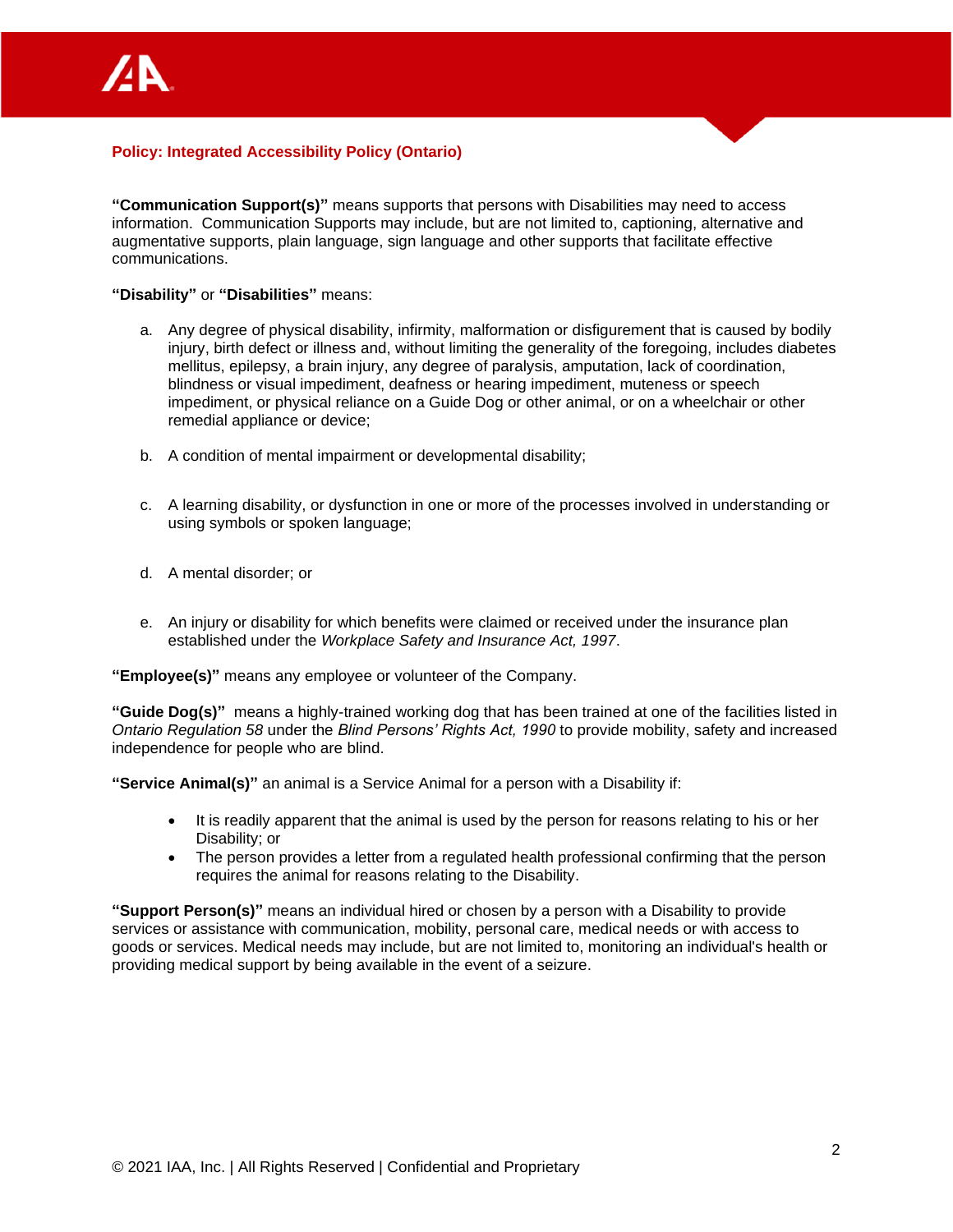### **III. INTEGRATED ACCESSIBILITY STANDARDS**

#### **A. Customer Service Standard**

#### **1. Purpose**

The Company is committed to providing an equal opportunity to all of our customers. The objective of this policy is to ensure we meet the requirements of the customer service standard and promote its underlying core principles.

#### **2. Scope**

All Employees, contractors and agents who work on behalf of the Company and deal with members of the public or other third parties are expected to conduct themselves in accordance with this policy.

#### **3. Core Principles**

The Company will make every effort to ensure that this policy and related practices and procedures are consistent with the following four core principles:

- *Dignity*: Persons with Disabilities must be treated as valued customers as deserving of service as any other customer.
- *Equality of Opportunity*: Persons with Disabilities should be given an equal opportunity to obtain, use and benefit from the Company's goods and services.
- *Integration*: Wherever possible, persons with Disabilities should benefit from the Company's goods and services in the same place and in the same or in a similar manner as any other customer. In circumstances where integration does not serve the needs of persons with Disabilities, goods and services will, to the extent possible, be provided in another way that takes into account the person's individual needs.
- *Independence*: Goods and services must be provided in a way that respects the independence of persons with Disabilities. To this end, the Company will always be willing to assist persons with Disabilities but will not do so without express permission.

#### **4. Communication**

The Company strives to communicate with persons with Disabilities in a manner that takes into account the person's Disability. Communication strategies are set out in the Company's accessibility training program.

#### **5. Assistive Devices**

Persons with Disabilities are permitted to use their own Assistive Devices when on the Company's premises for the purposes of obtaining, using or benefiting from the Company's goods and services.

If there is a physical, technological or other type of barrier that prevents the use of an Assistive Device on the Company's premises, we will make best efforts to remove that barrier. If we are not able to remove the barrier, we will ask the individual with the Disability how he/she can be accommodated, what alternative measures would enable equal access to the Company's goods and services and the Company will make its best effort to provide the individual with alternative means of assistance.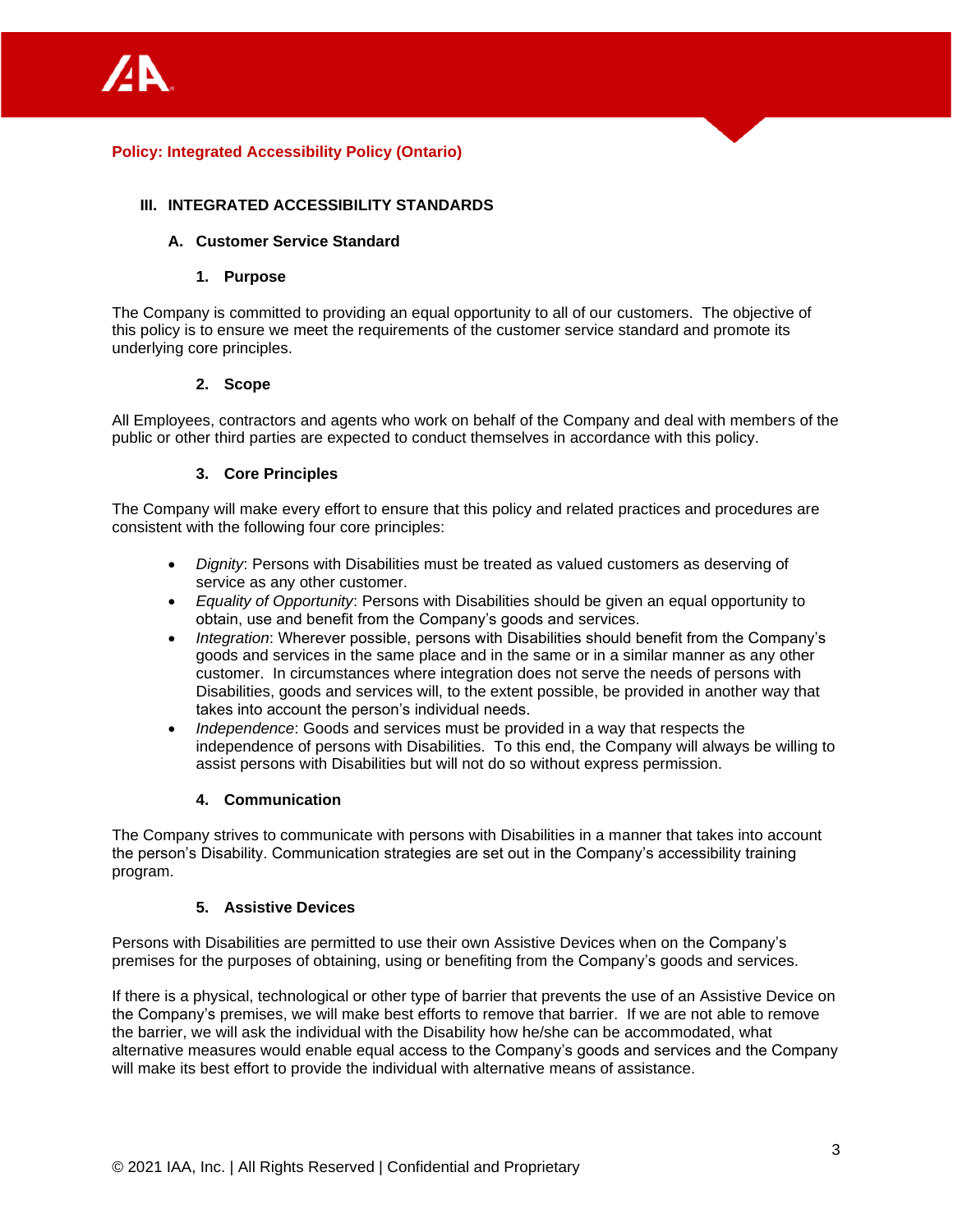

Employees will receive training on the various types of Assistive Devices that may be used by persons with Disabilities while accessing the Company's goods and services.

#### **6. Accessibility to Company Premises**

The Company has equipped its facilities with accessible parking spaces, wheelchair ramps, and accessible doors in order to provide persons with Disabilities with an equal opportunity to obtain, use and benefit from the Company's goods and services:

All employees receive mandatory online training within the first 30 days of employment, on how to use these services in order to ensure that all persons with Disabilities are provided with sufficient accommodation. Our training program includes the following:

- How to interact and communicate with individuals with physical/mobility, speech, learning, and/or mental disabilities, as well as those with vision or hearing loss.
- Addressing accommodation requests, such as use of an assistive device, service animal, or support person
- Ensuring an inclusive environment to the fullest extent, for all staff, visitors and third parties

#### **7. Guide Dogs and Service Animals**

Persons with Disabilities that are accompanied by a Guide Dog or Service Animal will be allowed to access the Company's premises that are open to the public and keep the animal with him or her unless otherwise excluded by law. If a Guide Dog or Service Animal must be excluded from the premises, the Company will provide the individual with the reasons for the exclusion and explore alternative ways to meet the individual's needs.

If it is not readily apparent that the animal is a Service Animal, the Company may request a letter from a regulated health professional confirming that the person requires the animal for reasons relating to his/her Disability.

Employees will receive training on how to interact with persons with Disabilities accompanied by a Guide Dog or Service Animal.

#### **8. Support Persons**

Persons with Disabilities may enter premises owned and/or operated by the Company with a Support Person and have unobstructed access to the Support Person while on the premises.

The Company may require persons with Disabilities to be accompanied by a Support Person where it is necessary to protect the health or safety of the person with a Disability or the health and safety of others on the premises. Before making this decision, we will: (a) consult with the person who has a Disability regarding their needs; (b) consider the health and safety reasons based on available evidence; and (c) determine whether there is another reasonable way to protect the health and safety of the person who has a Disability or others on the premises. If a Support Person is required, we will waive any admission fees or fares for the Support Person.

Employees will receive training on how to interact with persons with Disabilities who are accompanied by a Support Person.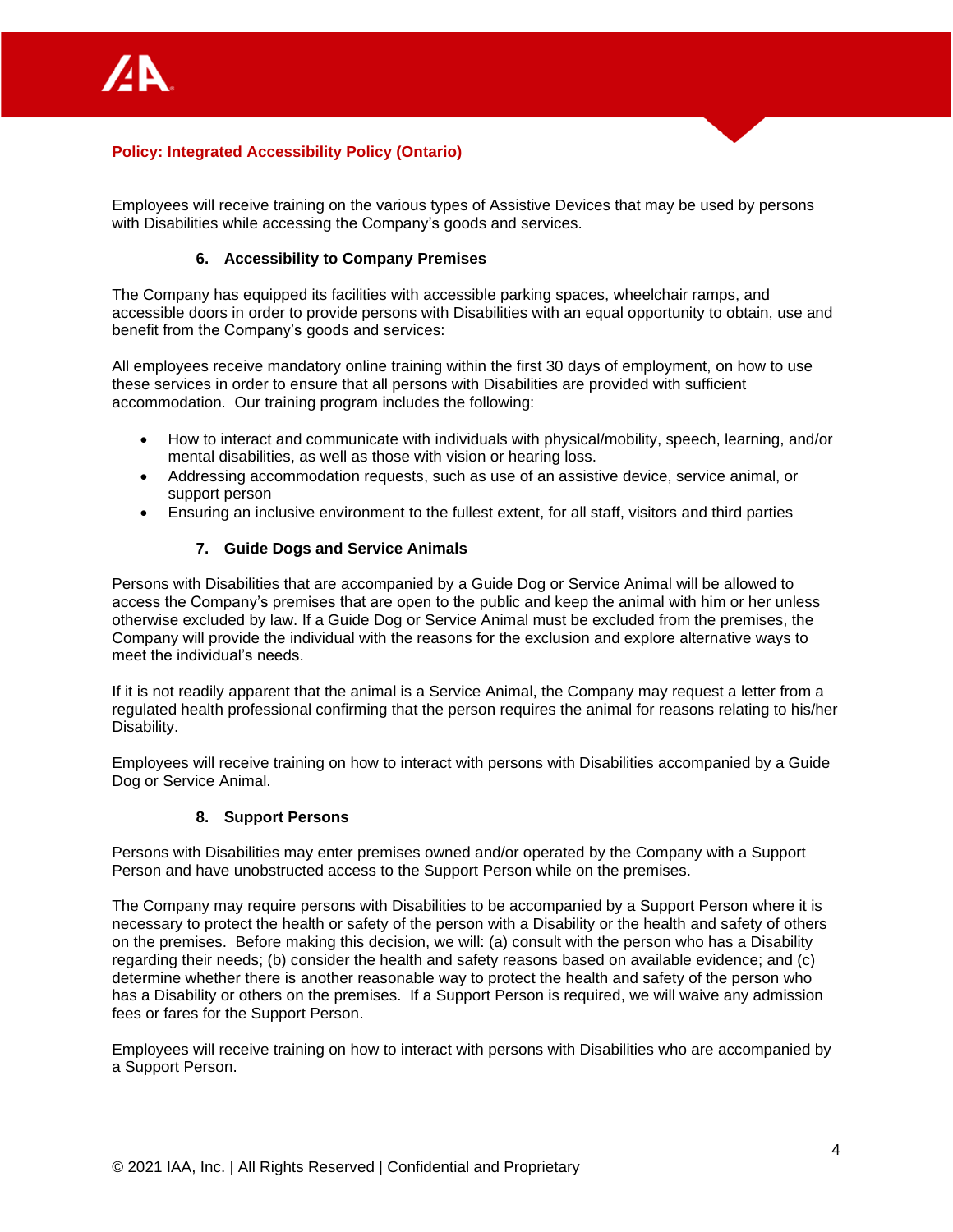

# **9. Notice of Temporary Disruptions**

The Company will notify customers if there is a planned or unexpected disruption of facilities or services typically used by persons with Disabilities in order to access the Company's goods and services. The notice will be posted at the entrance of the affected premises and on our website.

The notice will include the following information:

- The facility or service that is unavailable;
- The anticipated duration of the disruption;
- The reason for the disruption: and
- Alternative facilities or services, if available.

### **10. WORKPLACE EMERGENCY RESPONSE INFORMATION**

In addition to providing customers with Disabilities with full accessibility to goods and services at all times in a way that respects their dignity and independence, the Company is committed to providing Employees with Disabilities with the same opportunities as other Employees. With this in mind, the Company will provide individualized workplace emergency response information to all Employees with a visible or nonvisible Disability, if the individual so requires. This information can also be provided to the Employee who is designated to assist the Employee with Disabilities.

#### **B. INFORMATION AND COMMUNICATIONS STANDARDS**

The Company will create, provide and receive information and communications in a way that is accessible for persons with Disabilities.

### **1. Feedback**

The Company will ensure that its process for receiving and responding to feedback is accessible to persons with Disabilities by providing or arranging for the provision of Accessible Formats and Communication Supports upon request.

#### **2. Accessible Formats**

Upon request, we will provide or arrange for the provision of Accessible Formats and Communication Supports for persons with Disabilities in a timely manner that takes in account the person's accessibility needs. The Company will work collaboratively with the person making the request to determine the suitability of an Accessible Format or Communication Support. We will also notify the public about the availability of Accessible Formats and Communication Supports.

#### **3. Accessible Website**

The Company's internet websites, including web content, conform to the World Wide Web Consortium Web Content Accessibility Guidelines ("WCAG 2.0 AA").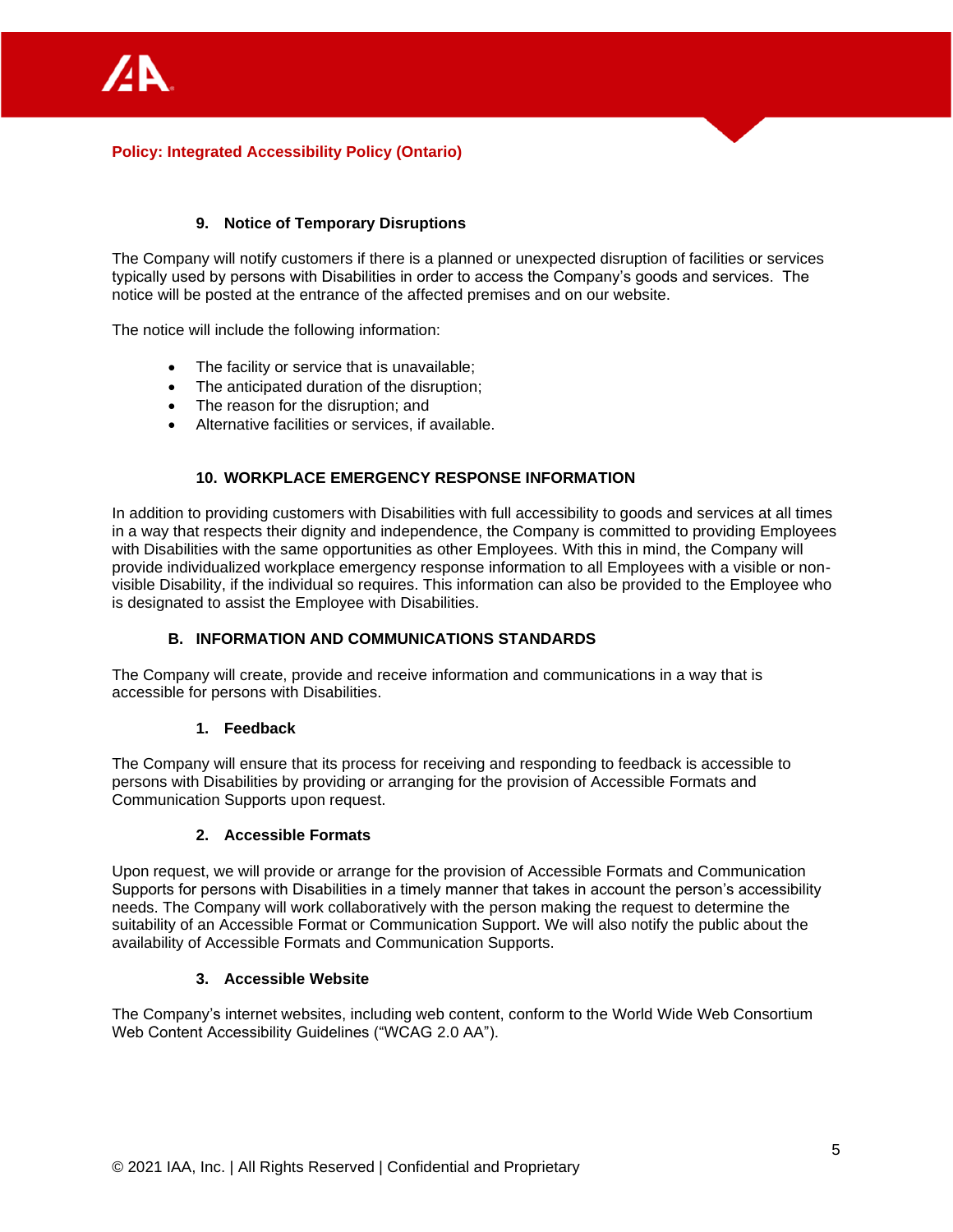

# **C. Employment Standards**

The Company will identify, prevent and remove barriers at all stages of the employment life cycle for persons with Disabilities.

### **1. Recruitment, Assessment and Selection Processes**

The Company will notify job applicants about the availability of accommodation for persons with Disabilities in its recruitment process. We will also notify job applicants when they are selected to participate in an assessment or selection process that accommodations are available upon request. If a selected applicant requests an accommodation, we will consult with the applicant and provide or arrange for the provision of suitable accommodation in a manner that takes into account the applicant's accessibility needs.

### **2. Notice to Successful Applicants**

When making offers of employment, the Company will notify the successful applicant of its policies for accommodating Employees with Disabilities.

### **3. Informing Employees of Supports**

The Company will continue to inform Employees of its policies and any updates to those policies used to support Employees with Disabilities, including policies on the provision of job accommodation that take into account an Employee's accessibility needs. This information will be provided to new Employees as soon as practicable after commencing employment.

#### **4. Accessible Formats and Communication Supports for Employees**

Upon the request of an Employee with a Disability, the Company will consult with the Employee to provide or arrange for the provision of Accessible Formats and Communication Supports needed to perform the Employee's job, as well as information generally available to other Employees. When determining the suitability of an Accessible Format or Communication Support, we will consult with the Employee making the request. However, the Company reserves the flexibility to decide on the most appropriate Accessible Formats or Communication Supports for Employees (based on the needs of the specific Employee and the capacity of the Company to provide the support).

#### **5. Workplace Emergency Response Information**

The Company will provide individualized workplace emergency response information to Employees with Disabilities if we are made aware of the need for accommodation. The Company will provide this information as soon as practicable after becoming aware of the need for accommodation.

In circumstances where the Employee requires assistance, we will, with the consent of the Employee, provide the workplace emergency response information to those designated by the Company to provide assistance to the Employee (e.g., immediate supervisor, fire warden, etc).

Individualized workplace emergency response information will be reviewed when an Employee moves to a different location within the office, when the individual overall accommodation needs or plans are modified when, from time-to-time, the Company reviews its general emergency response plans.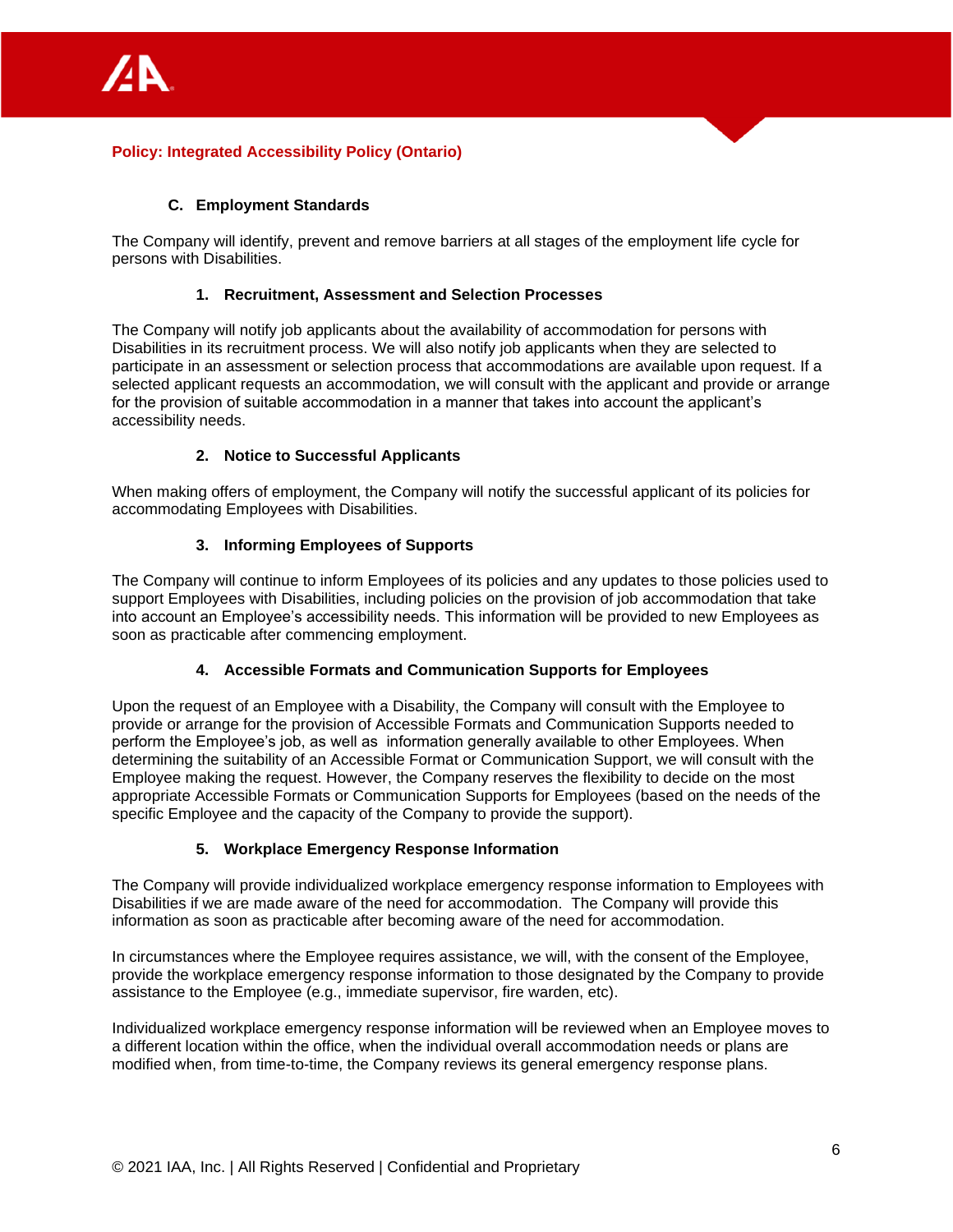

#### **6. Documented Individual Accommodation Plans**

The Company will develop and have in place a written process for the development of documented individual accommodation plans for Employees with Disabilities.

### **7. Return to Work Process**

The Company will develop, document and have in place a return to work process for Employees who have been absent from work due to a Disability, and who require Disability related accommodations in order to return to work. Such processes will be documented and will outline the steps the Company will take to facilitate the return to work and will include documented individual accommodation plans as part of the process.

### **8. Performance Management, Career Development and Advancement and Redeployment**

We will take into account the accessibility needs and individual accommodation plans of Employees with Disabilities in performance management processes, when providing career development and advancement opportunities, and when considering redeployment.

### **9. Accessibility and Human Rights Training**

Education and training are core elements of any organization's human rights strategy. Training must be given to all staff who deals with members of the public or other third parties (other organizations) as well as to others who deal with members of the public or other third parties on our Company's behalf.

All staff should be provided the mandatory training through workbooks, videos, handouts (e.g. fact sheets or brochures at an orientation session), in a classroom setting or in another format.

Each manager, immediate supervisor is responsible to ensure all employees are trained under the Accessibility Standards under the AODA, the **Human Rights Code** and all related policies, practices and procedures.

Our training program consists of the following:

- How to interact and communicate with people with various types of disabilities in various situations and use an assistive device, service animal or support person;
- How to use the equipment or assistive devices that may be available; and
- How to provide the emergency response plan and safety information to persons with disabilities in an accessible format or with communication supports as soon as practical;

Training will be provided to all current employees, new employees (within 30 days after commencing employment) who work with the public or who have tasks or responsibilities under any of the AODA standards.

The training may not be exactly the same for all staff and need not be delivered in the same manner so long as it meets the requirements outlined in this policy.

The training will be appropriate to the duties of the person receiving such training. The Company will incorporate this training requirement into hiring practices to ensure that new Employees complete the required training within a reasonable time of having accepted a position with the Company.